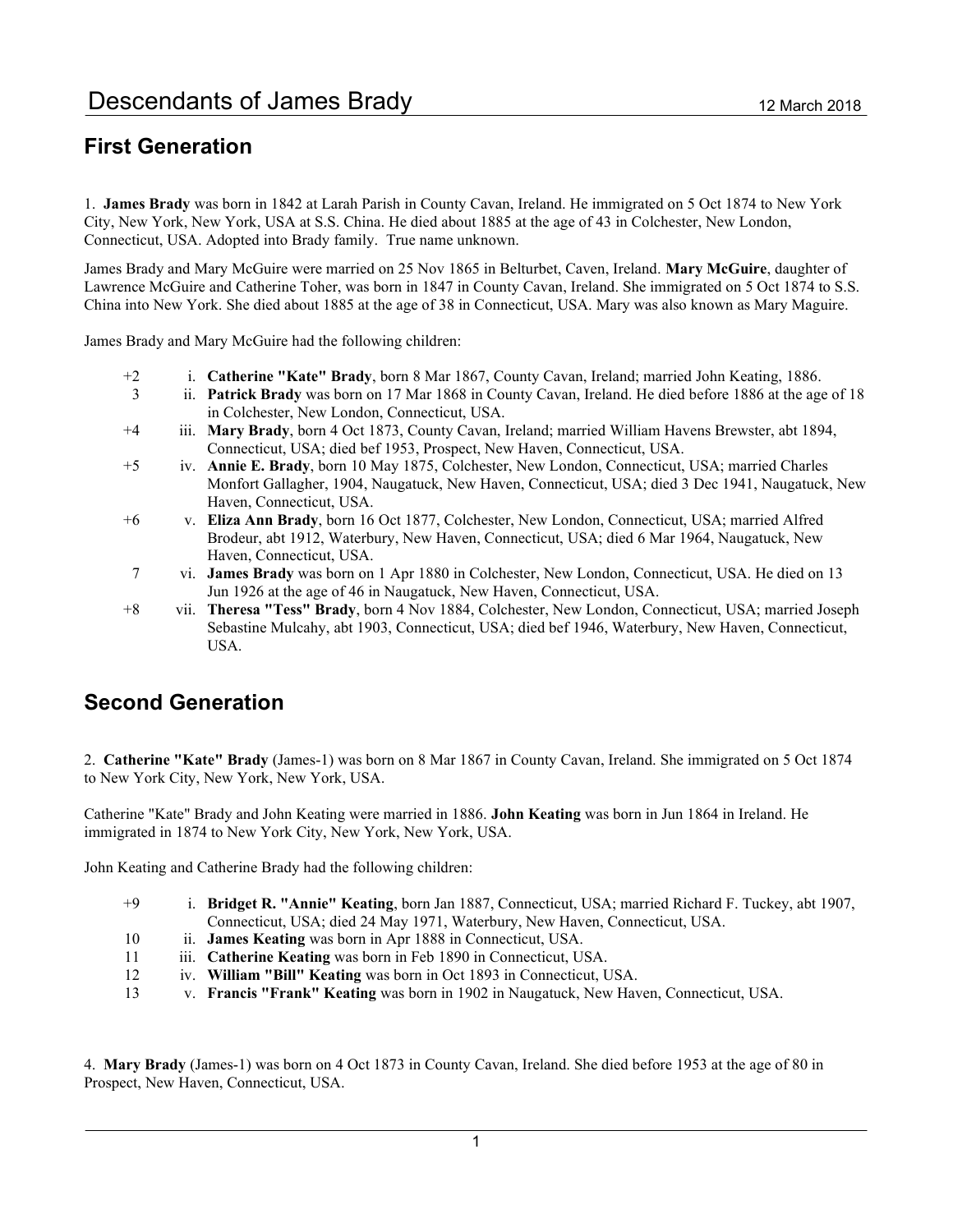Mary Brady and William Havens Brewster were married about 1894 in Connecticut, USA. William Havens Brewster, son of William F. Brewster and Almira Unknown, was born in Sep 1869 in Brookhaven, Suffolk, New York. He died between 1913 and 1930 at the age of 44 in Prospect, New Haven, Connecticut, USA. He was also known as Havens Brewster.

William Havens Brewster and Mary Brady had the following children:

- +14 i. Loretta Brewster, born Jun 1895, Connecticut, USA.<br>+15 ii. Annie Brewster, born Sep 1896, Connecticut, USA.
- ii. Annie Brewster, born Sep 1896, Connecticut, USA.
- +16 iii. Mildred M. Brewster, born 8 Aug 1897, Connecticut, USA; married John Kelly, abt 1928, Prospect, New Haven, Connecticut, USA; died 6 Jan 1986, Prospect, New Haven, Connecticut, USA.
- 17 iv. Lillian Brewster was born in Apr 1899 in Connecticut, USA. She died before 1999 at the age of 100. She was also known as Elsie Brewster.
- +18 v. Eleanor Brewster, born abt 1902, Connecticut, USA; died bef 2002.
- 19 vi. Raymond F. Brewster was born about 1906 in Connecticut, USA. He died on 19 Apr 1973 at the age of 67 in Prospect, New Haven, Connecticut, USA.
- +20 vii. Mary Brewster, born abt 1907, Connecticut, USA.
- 21 viii. Harold Brewster was born about 1909 in Connecticut, USA. Died at 18 years.
- 22 ix. George Brewster was born about 1911 in Connecticut, USA. Married twice; 2 daughters (Diane, Frederica), 1 son.
- +23 x. Joseph J. "Dan" Brewster, born abt 1913, Connecticut, USA; married Agnes Stiklus, aft 1940, Waterbury, New Haven, Connecticut, USA; died 19 Feb 1968, Prospect, New Haven, Connecticut, USA.

5. Annie E. Brady (James-1) was born on 10 May 1875 in Colchester, New London, Connecticut, USA. She died on 3 Dec 1941 at the age of 66 in Naugatuck, New Haven, Connecticut, USA. She was buried in St. James Cemetary, Naugatuck, Connecticut.

Annie E. Brady and Charles Monfort Gallagher were married in 1904 in Naugatuck, New Haven, Connecticut, USA. Charles Monfort Gallagher, son of James Gallagher and Catherine Unknown, was born in Apr 1875 in Auburn, Cayuga, New York, USA. He died on 1 Sep 1953 at the age of 78 in Naugatuck, New Haven, Connecticut, USA.

Charles Monfort Gallagher and Annie E. Brady had the following children:

- +24 i. Lillian Catherine Gallagher, born 27 Mar 1908, Naugatuck, New Haven, Connecticut, USA; married Ellsworth Samuel Noble, 2 Feb 1935, Brewster, Putnam, New York, USA; died 29 Oct 1994, Naugatuck, New Haven, Connecticut, USA.
- +25 ii. Edward J. Gallagher, born 12 Aug 1909, Naugatuck, New Haven, Connecticut, USA; married Charlotte Cowles, aft 1940; died 17 Jan 1978, Naugatuck, New Haven, Connecticut, USA.
- +26 iii. Joseph Leslie Gallagher, born 3 Jul 1913, Naugatuck, New Haven, Connecticut, USA; married Alberta Unknown, abt 1937, Connecticut, USA; married Mae H. Unknown, aft 1940, Connecticut, USA; died 18 Apr 1955, Augusta, Kennebec, Maine, USA.

6. Eliza Ann Brady (James-1) was born on 16 Oct 1877 in Colchester, New London, Connecticut, USA. She died on 6 Mar 1964 at the age of 86 in Naugatuck, New Haven, Connecticut, USA.

Eliza Ann Brady and Alfred Brodeur were married about 1912 in Waterbury, New Haven, Connecticut, USA. Alfred Brodeur, son of John Hubert Brodeur and Roseline Adam-Dit-Laramée, was born on 20 Apr 1882 in Chicopee, Hampden, Massachusetts, USA. He died on 8 Mar 1923 at the age of 40 in Waterbury, New Haven, Connecticut, USA. He was also known as Alfred Brothers.

Alfred Brodeur and Eliza Ann Brady had the following children:

+27 i. Lillian Rose Brodeur, born 3 Jul 1913, Waterbury, New Haven, Connecticut, USA; married Arvid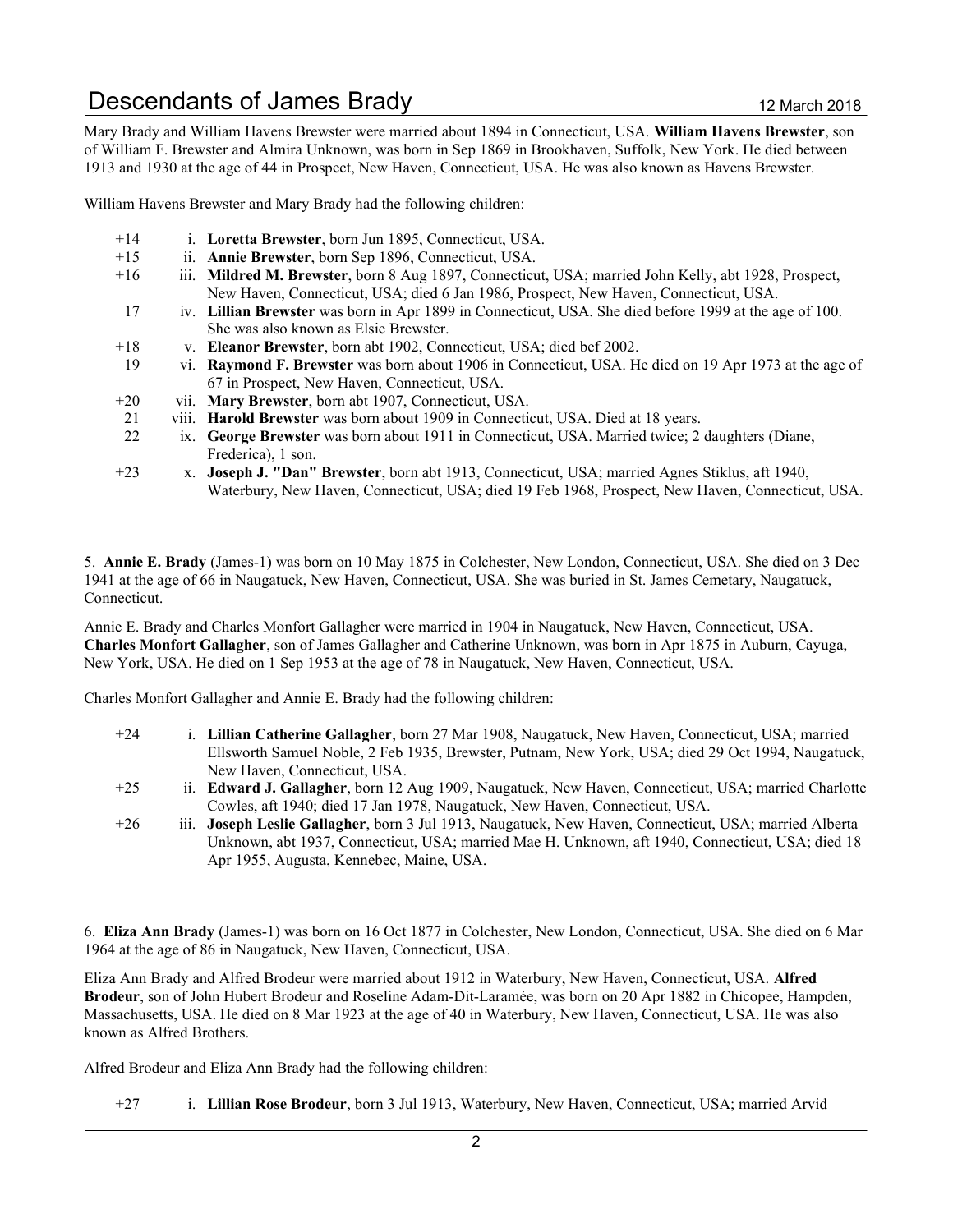Gustav Severson, 1 Jul 1940, Naugatuck, New Haven, Connecticut, USA; died 3 Nov 2000, Santa Barbara, Santa Barbara, California.

28 ii. Frederick James Brodeur was born about 1914 in Waterbury, New Haven, Connecticut, USA. He died about 1914 at the age of 0 in Waterbury, New Haven, Connecticut, USA. Died as a baby.

8. Theresa "Tess" Brady (James-1) was born on 4 Nov 1884 in Colchester, New London, Connecticut, USA. She died before 1946 at the age of 62 in Waterbury, New Haven, Connecticut, USA.

Theresa "Tess" Brady and Joseph Sebastine Mulcahy were married about 1903 in Connecticut, USA. Joseph Sebastine Mulcahy, son of John Mulcahy and Sarah Unknown, was born on 23 Dec 1884 in Copake, Columbia, New York, USA. He died on 18 Jan 1964 at the age of 79 in Waterbury, New Haven, Connecticut, USA.

Joseph Sebastine Mulcahy and Theresa Brady had the following children:

- +29 i. Evelyn F. Mulcahy, born 3 Sep 1903, Naugatuck, New Haven, Connecticut, USA; died 13 Nov 1971, Waterbury, New Haven, Connecticut, USA.
- +30 ii. Joseph Frederick Mulcahy, born 23 Dec 1904, Naugatuck, New Haven, Connecticut, USA; married Madlyn Cecilia Unknown, abt 1930, Waterbury, New Haven, Connecticut, USA; married Helen Mary Pleckaitis, abt 1955, Waterbury, New Haven, Connecticut, USA; died 1 Nov 1969, Waterbury, New Haven, Connecticut, USA.
- 31 iii. Genevieve Mulcahy was born in 1906 in Naugatuck, New Haven, Connecticut, USA. Married: 1 son (George), 1 daughter (Geraldine).
- +32 iv. John Leo Mulcahy, born 26 Mar 1916, Waterbury, New Haven, Connecticut, USA; married Helen M. Graves, abt 1936, Jefferson County, New York, USA; died 3 Nov 1998, Waterbury, New Haven, Connecticut, USA.
- +33 v. Edward Irving Mulcahy, born 11 Sep 1919, Waterbury, New Haven, Connecticut, USA; married Elvira Zipoli, abt 1940, Waterbury, Washington, Vermont, USA; died 23 Oct 1972, Waterbury, New Haven, Connecticut, USA.

#### Third Generation

9. Bridget R. "Annie" Keating (Catherine Brady-2, James-1) was born in Jan 1887 in Connecticut, USA. She died on 24 May 1971 at the age of 84 in Waterbury, New Haven, Connecticut, USA.

Bridget R. "Annie" Keating and Richard F. Tuckey were married about 1907 in Connecticut, USA. Richard F. Tuckey, son of Unknown Tuckey and Elizabeth Unknown, was born on 21 Oct 1888 in England.

Richard F. Tuckey and Bridget R. Keating had the following children:

- 34 i. Mary F. Tuckey was born in 1908 in Naugatuck, New Haven, Connecticut, USA.<br>
<sup>+35</sup> ii. **Lillian Ruth Tuckey**, born 1912, Naugatuck, New Haven, Connecticut, USA: mar
	- ii. Lillian Ruth Tuckey, born 1912, Naugatuck, New Haven, Connecticut, USA; married John Thomas Stein, abt 1932, Naugatuck, New Haven, Connecticut, USA.
- +36 iii. Richard James Tuckey, born 29 Sep 1911, Naugatuck, New Haven, Connecticut, USA; married Eleonor Patricia Fellows, 14 Jul 1934, Brewster, Putnam, New York, USA.
- +37 iv. Kenneth F. Tuckey, born 1917, Naugatuck, New Haven, Connecticut, USA; married Beryl L. Green, aft 1940, Naugatuck, New Haven, Connecticut, USA.
- 14. Loretta Brewster (Mary Brady-2, James-1) was born in Jun 1895 in Connecticut, USA.

Seth Whiteman was born (date unknown).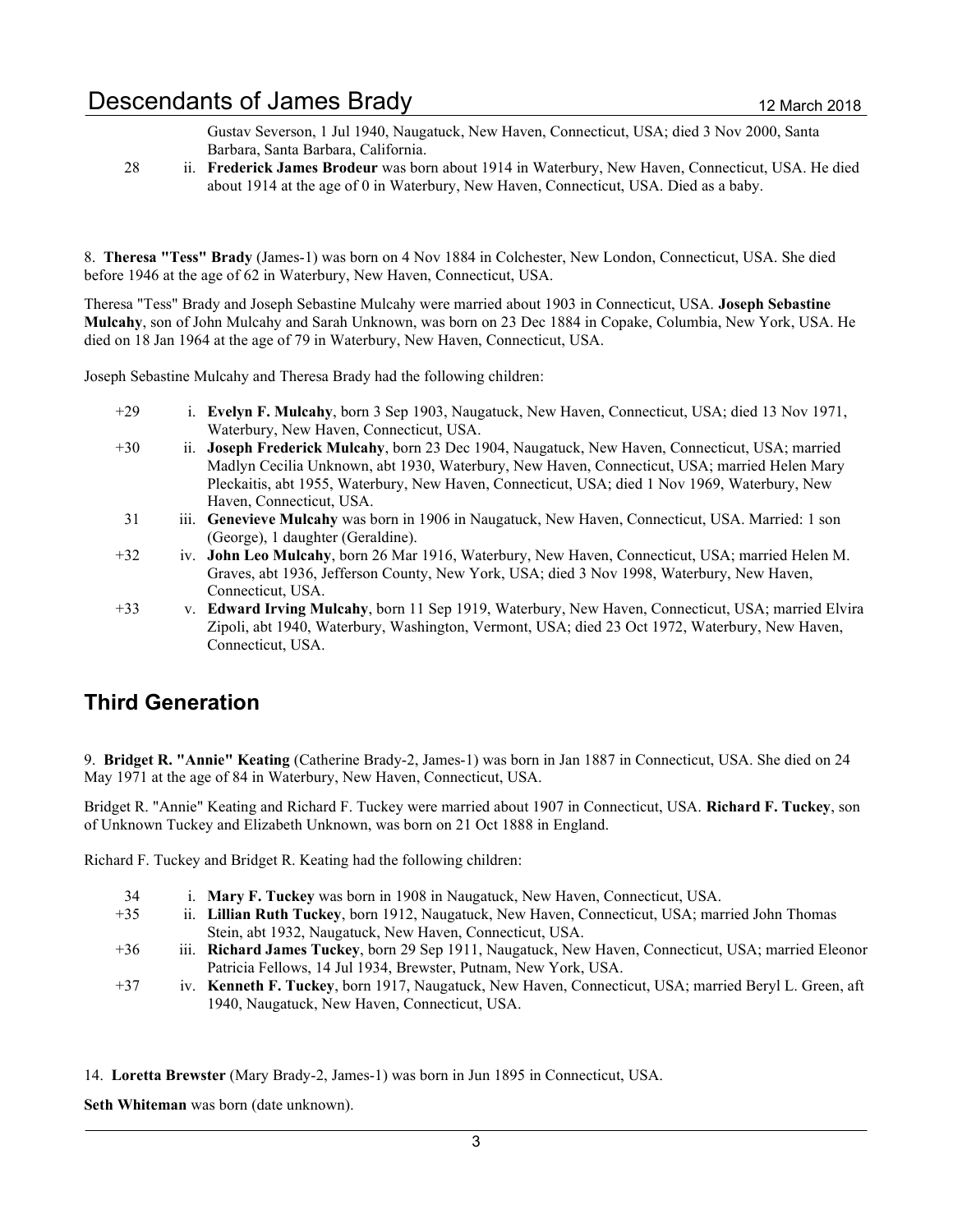Seth Whiteman and Loretta Brewster had the following child:

+38 i. Mildred Whiteman.

15. Annie Brewster (Mary Brady-2, James-1) was born in Sep 1896 in Connecticut, USA.

Herbert Barnhart was born (date unknown).

Herbert Barnhart and Annie Brewster had the following children:

+39 i. June Barnhart.

+40 ii. Harold Barnhart.

+41 iii. Lorraine Barnhart.

16. Mildred M. Brewster (Mary Brady-2, James-1) was born on 8 Aug 1897 in Connecticut, USA. She died on 6 Jan 1986 at the age of 88 in Prospect, New Haven, Connecticut, USA. She was also known as Millie.

Mildred M. Brewster and John Kelly were married about 1928 in Prospect, New Haven, Connecticut, USA. John Kelly was born about 1887 in Connecticut, USA. He died before 1986 at the age of 99 in Prospect, New Haven, Connecticut, USA.

18. Eleanor Brewster (Mary Brady-2, James-1) was born about 1902 in Connecticut, USA. She died before 2002 at the age of 100.

John Doran was born (date unknown).

John Doran and Eleanor Brewster had the following child:

+42 i. Patricia Doran.

20. Mary Brewster (Mary Brady-2, James-1) was born about 1907 in Connecticut, USA.

Unknown Stein was born (date unknown).

Unknown Stein and Mary Brewster had the following child:

+43 i. Roberta Stein.

23. Joseph J. "Dan" Brewster (Mary Brady-2, James-1) was born about 1913 in Connecticut, USA. He died on 19 Feb 1968 at the age of 55 in Prospect, New Haven, Connecticut, USA.

Joseph J. "Dan" Brewster and Agnes Stiklus were married after 1940 in Waterbury, New Haven, Connecticut, USA. Agnes Stiklus, daughter of Frank Stiklus and Mathilda A. Unknown, was born on 14 Jan 1908 in Waterbury, New Haven, Connecticut, USA. She was also known as Agnes Stikolas. She was also known as Agnes Siklius.

Joseph J. Brewster and Agnes Stiklus had the following children: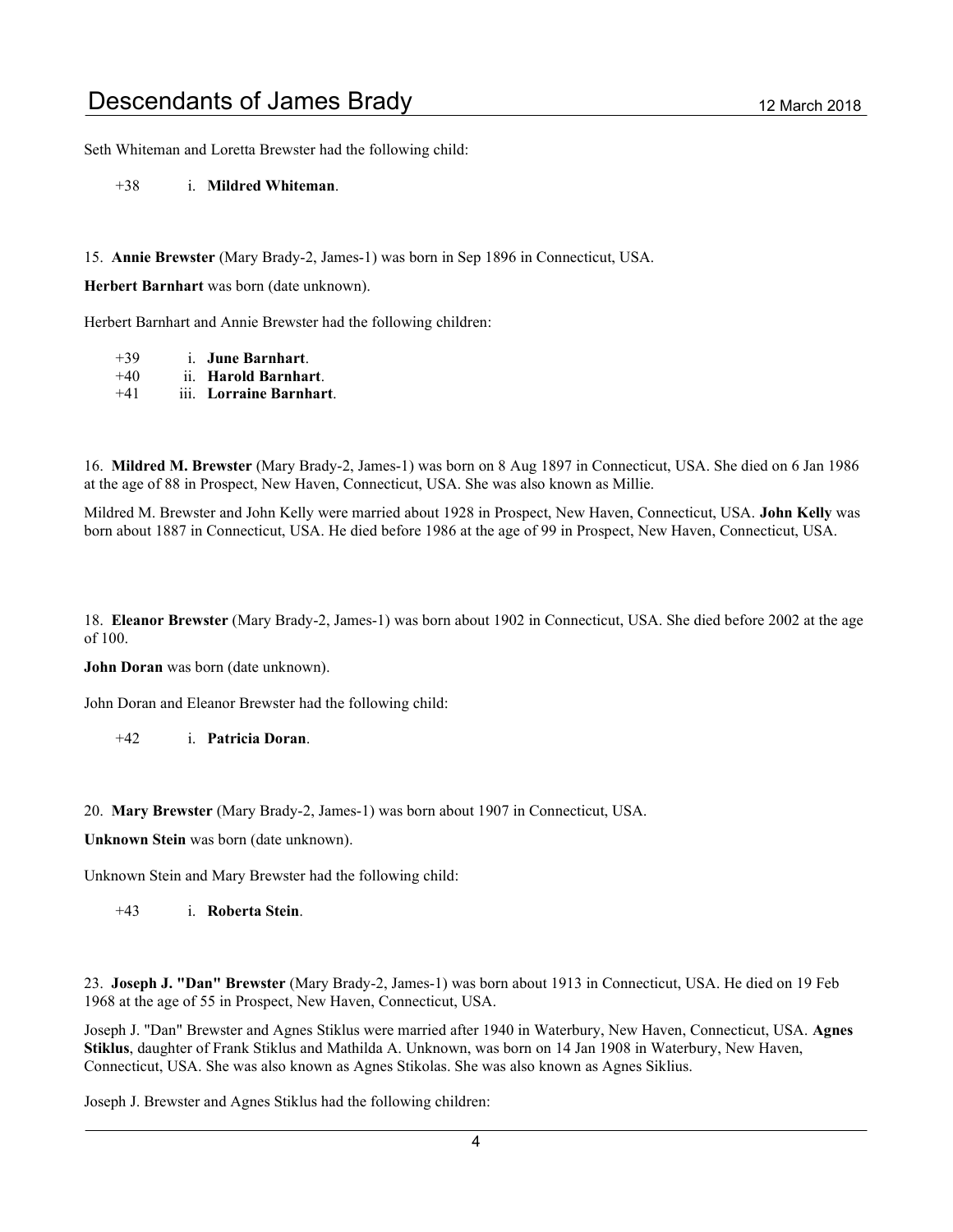+44 i. William Brewster, born abt 1945, Prospect, New Haven, Connecticut, USA.

45 ii. Nancy Brewster was born in Jul 1945 in Prospect, New Haven, Connecticut, USA.

24. Lillian Catherine Gallagher (Annie E. Brady-2, James-1) was born on 27 Mar 1908 in Naugatuck, New Haven, Connecticut, USA. She died on 29 Oct 1994 at the age of 86 in Naugatuck, New Haven, Connecticut, USA.

Lillian Catherine Gallagher and Ellsworth Samuel Noble were married on 2 Feb 1935 in Brewster, Putnam, New York, USA. Ellsworth Samuel Noble, son of Frank Noyes Noble and Josie Rebecca Hotchkiss, was born on 12 Nov 1907 in Waterbury, New Haven, Connecticut, USA. He died on 8 Jan 1970 at the age of 62 in Cheshire, New Haven, Connecticut, USA.

25. Edward J. Gallagher (Annie E. Brady-2, James-1) was born on 12 Aug 1909 in Naugatuck, New Haven, Connecticut, USA. He died on 17 Jan 1978 at the age of 68 in Naugatuck, New Haven, Connecticut, USA.

Edward J. Gallagher and Charlotte Cowles were married after 1940. Charlotte Cowles was born on 2 Sep 1918. She died on 10 May 2002 at the age of 83 in Prospect, New Haven, Connecticut, USA.

Edward J. Gallagher and Charlotte Cowles had the following child:

46 i. Betty Miller was born (date unknown).

26. Joseph Leslie Gallagher (Annie E. Brady-2, James-1) was born on 3 Jul 1913 in Naugatuck, New Haven, Connecticut, USA. He died on 18 Apr 1955 at the age of 41 in Augusta, Kennebec, Maine, USA. Married, 2 daughters (Leslie, Carol).

Joseph Leslie Gallagher and Alberta Unknown were married about 1937 in Connecticut, USA. Alberta Unknown was born in 1916 in Connecticut, USA.

Joseph Leslie Gallagher and Alberta Unknown had the following children:

- 47 i. Lesley A. Gallagher was born about 1938 in Naugatuck, New Haven, Connecticut, USA.
- 48 ii. Carol R. Gallagher was born about Dec 1939 in Naugatuck, New Haven, Connecticut, USA.

Joseph Leslie Gallagher and Mae H. Unknown were married after 1940 in Connecticut, USA. Mae H. Unknown was born about 1920 in Connecticut, USA.

27. Lillian Rose Brodeur (Eliza Ann Brady-2, James-1) was born on 3 Jul 1913 in Waterbury, New Haven, Connecticut, USA. She died on 3 Nov 2000 at the age of 87 in Santa Barbara, Santa Barbara, California.

Lillian Rose Brodeur and Arvid Gustav Severson were married on 1 Jul 1940 in Naugatuck, New Haven, Connecticut, USA. Arvid Gustav Severson, son of Gustav Adolf Severinsson and Charlotta Elisabeth Johansdotter, was born on 31 May 1909 in Sundsvall, Vasternorrlands, Sweden. He died on 28 Jun 1994 at the age of 85 in Santa Barbara, Santa Barbara, California. He was also known as Yosta Severinsson.

Arvid Gustav Severson and Lillian Rose Brodeur had the following child:

+49 i. Elaine Ann Severson, born 4 Sep 1945, Naugatuck, New Haven, Connecticut, USA; married Michael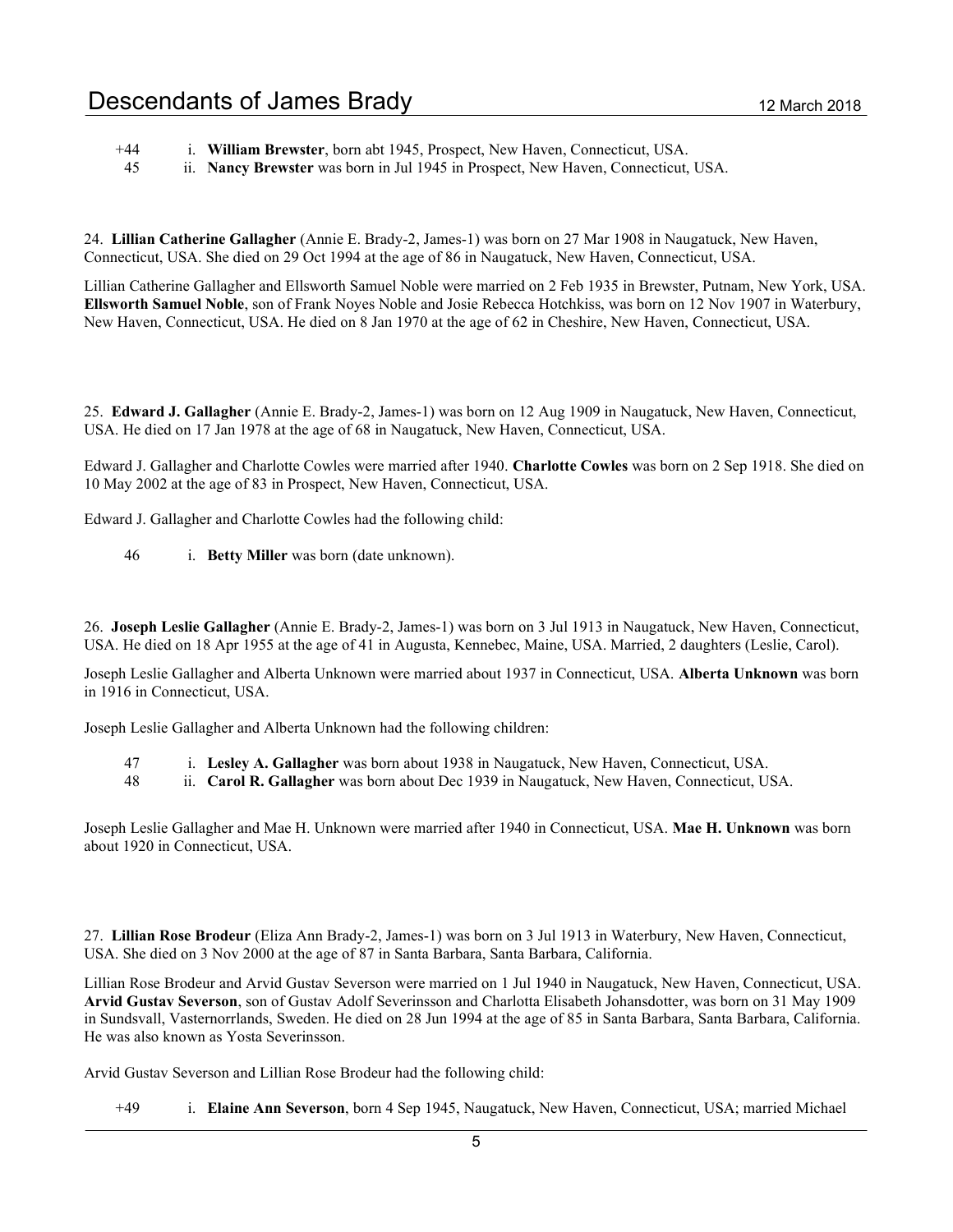Armand Messier, 28 Jan 1967, Naugatuck, New Haven, Connecticut, USA.

29. Evelyn F. Mulcahy (Theresa Brady-2, James-1) was born on 3 Sep 1903 in Naugatuck, New Haven, Connecticut, USA. She died on 13 Nov 1971 at the age of 68 in Waterbury, New Haven, Connecticut, USA.

Eugene T. O'Neill was born on 21 Jan 1902 in non-USA. He died on 2 Mar 1980 at the age of 78 in Waterbury, New Haven, Connecticut, USA.

Eugene T. O'Neill and Evelyn F. Mulcahy had the following children:

- +50 i. Shirley O'Neill, born 18 Dec 1928.
- +51 ii. Jean M. O'Neill, born 25 Nov 1938; married Arthur Leary, 1971, Waterbury, New Haven, Connecticut, USA; married Don Miller, 10 Jun 1957; died 11 Jan 2010, Waterbury, New Haven, Connecticut, USA.

30. Joseph Frederick Mulcahy (Theresa Brady-2, James-1) was born on 23 Dec 1904 in Naugatuck, New Haven, Connecticut, USA. He died on 1 Nov 1969 at the age of 64 in Waterbury, New Haven, Connecticut, USA.

Joseph Frederick Mulcahy and Madlyn Cecilia Unknown were married about 1930 in Waterbury, New Haven, Connecticut, USA. Madlyn Cecilia Unknown was born about 1908 in Vermont, USA.

Joseph Frederick Mulcahy and Helen Mary Pleckaitis were married about 1955 in Waterbury, New Haven, Connecticut, USA. Helen Mary Pleckaitis, daughter of William Pleckaitis and Helen Kirvelautae, was born on 19 Mar 1916 in Waterbury, New Haven, Connecticut, USA. She died on 17 Sep 1977 at the age of 61 in Waterbury, New Haven, Connecticut, USA. She was also known as Helen Mary Plasky.

32. John Leo Mulcahy (Theresa Brady-2, James-1) was born on 26 Mar 1916 in Waterbury, New Haven, Connecticut, USA. He died on 3 Nov 1998 at the age of 82 in Waterbury, New Haven, Connecticut, USA.

John Leo Mulcahy and Helen M. Graves were married about 1936 in Jefferson County, New York, USA. Helen M. Graves, daughter of Eugene Cleveland Graves and Della M. Fleming, was born on 22 Apr 1912 in Antwerp, Jefferson, New York, USA. She died in Apr 1975 at the age of 63 in Watertown, Jefferson, New York, USA.

John Leo Mulcahy and Helen M. Graves had the following children:

- 52 i. John Francis Mulcahy was born on 10 Jan 1937 in New York, USA. He died on 18 Jan 2010 at the age of 73 in Hastings, Oswego, New York, USA.
- 53 ii. David E. Mulcahy was born in 1939 in New York, USA.
- +54 iii. Chloe Patricia Mulcahy, born 28 Jan 1941; married Irvin M. Beal, 13 Sep 1964, Naugatuck, New Haven, Connecticut, USA; died 6 May 2003, Sarasota, Manatee, Florida, USA.
- +55 iv. James Mulcahy, born aft 1942.

33. Edward Irving Mulcahy (Theresa Brady-2, James-1) was born on 11 Sep 1919 in Waterbury, New Haven, Connecticut, USA. He died on 23 Oct 1972 at the age of 53 in Waterbury, New Haven, Connecticut, USA.

Edward Irving Mulcahy and Elvira Zipoli were married about 1940 in Waterbury, Washington, Vermont, USA. 2 sons, 2 daughters. Elvira Zipoli, daughter of Thomas Zipoli and Maria Nardina, was born on 20 Oct 1920 in Waterbury, New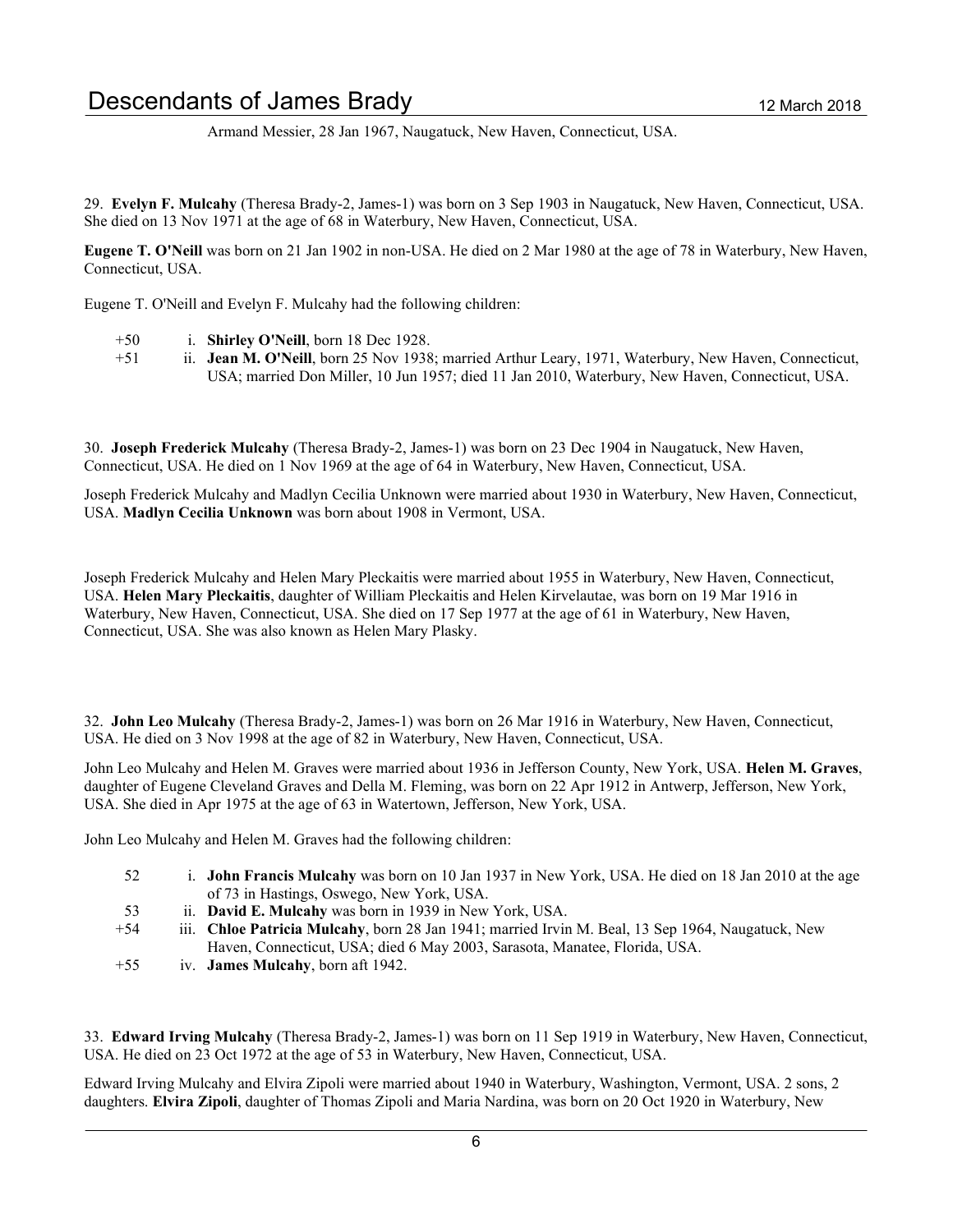Haven, Connecticut, USA. She died on 17 Nov 1988 at the age of 68 in Waterbury, New Haven, Connecticut, USA.

Edward Irving Mulcahy and Elvira Zipoli had the following children:

- +56 i. Robert Mulcahy, born Waterbury, New Haven, Connecticut, USA.
- +57 ii. Carol Ann Mulcahy, born Waterbury, New Haven, Connecticut, USA.
- 58 iii. Lori Mulcahy was born in Waterbury, New Haven, Connecticut, USA.
- +59 iv. Geraldine Mulcahy, born Waterbury, New Haven, Connecticut, USA.
- 60 v. Barbara Jean Mulcahy was born in Waterbury, New Haven, Connecticut, USA.
- +61 vi. Edward Irving Mulcahy, born 16 Mar 1948, Waterbury, New Haven, Connecticut, USA; married Noreen DeNatale, 1972; died 19 Mar 2009, Waterbury, New Haven, Connecticut, USA.

Ann Unknown was born about 1920.

Edward Irving Mulcahy and Ann Unknown had the following child:

62 i. Barbara Mulcahy was born (date unknown).

## Fourth Generation

35. Lillian Ruth Tuckey (Bridget R. Keating-3, Catherine Brady-2, James-1) was born in 1912 in Naugatuck, New Haven, Connecticut, USA.

Lillian Ruth Tuckey and John Thomas Stein were married about 1932 in Naugatuck, New Haven, Connecticut, USA. John Thomas Stein, son of Anton Stein and Pauline Unknown, was born on 11 Mar 1910 in Naugatuck, New Haven, Connecticut, USA. He died on 27 Sep 1970 at the age of 60 in Beacon Falls, New Haven, Connecticut, USA.

John Thomas Stein and Lillian Ruth Tuckey had the following children:

- +63 i. Barbara Stein, born 1933, Naugatuck, New Haven, Connecticut, USA; married Scott Bickford-Harding, abt 1953, Naugatuck, New Haven, Connecticut, USA.
- 64 ii. John Stein was born after 1940 in Naugatuck, New Haven, Connecticut, USA.

36. Richard James Tuckey (Bridget R. Keating-3, Catherine Brady-2, James-1) was born on 29 Sep 1911 in Naugatuck, New Haven, Connecticut, USA.

Richard James Tuckey and Eleonor Patricia Fellows were married on 14 Jul 1934 in Brewster, Putnam, New York, USA. Eleonor Patricia Fellows, daughter of Charles Fellows and Ella Carter, was born on 26 Jun 1913 in Naugatuck, New Haven, Connecticut, USA.

Richard James Tuckey and Eleonor Patricia Fellows had the following children:

- 65 i. Shirley Tuckey was born in 1935 in Naugatuck, New Haven, Connecticut, USA.
- 66 ii. Richard James Tuckey was born in 1837 in Naugatuck, New Haven, Connecticut, USA.
- 67 iii. Dorothy Tuckey was born in Oct 1939 in Naugatuck, New Haven, Connecticut, USA.

37. Kenneth F. Tuckey (Bridget R. Keating-3, Catherine Brady-2, James-1) was born in 1917 in Naugatuck, New Haven, Connecticut, USA.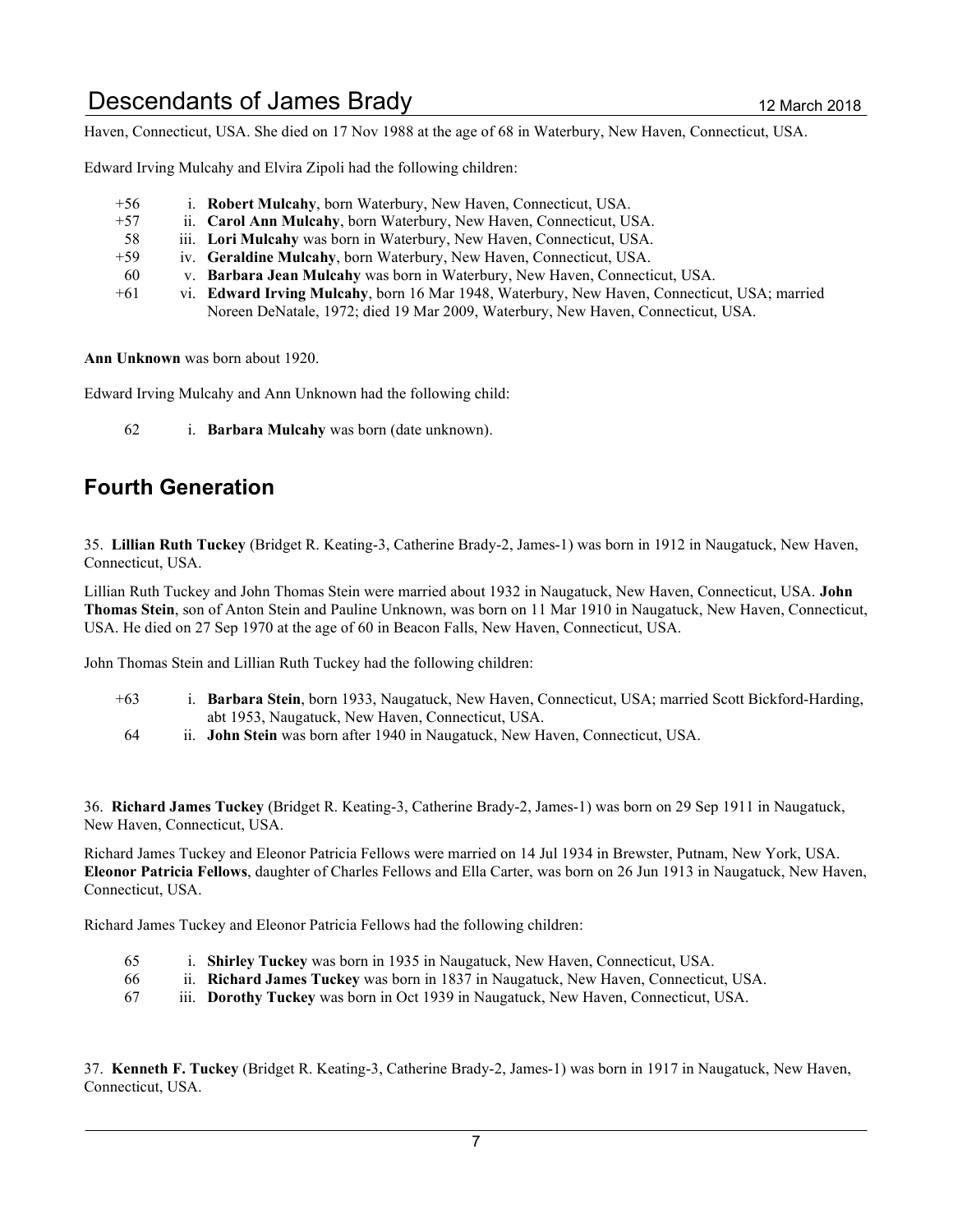Kenneth F. Tuckey and Beryl L. Green were married after 1940 in Naugatuck, New Haven, Connecticut, USA. Beryl L. Green, daughter of William L. Green and Marie H. Unknown , was born in 1922 in Waterbury, New Haven, Connecticut, USA.

Kenneth F. Tuckey and Beryl L. Green had the following children:

- 68 i. Kenneth Tuckey was born about 1945 in Naugatuck, New Haven, Connecticut, USA.
- ii. Robert Tuckey was born about 1945 in Naugatuck, New Haven, Connecticut, USA.

38. Mildred Whiteman (Loretta Brewster-3, Mary Brady-2, James-1) was also known as Dolly Whiteman.

Unknown McKay was born (date unknown).

Unknown McKay and Mildred Whiteman had the following children:

- 70 i. Janet McKay was born (date unknown).
- 71 ii. Christine McKay was born (date unknown).
- 72 iii. David McKay was born (date unknown).
- 73 iv. Peter McKay was born (date unknown).

39. June Barnhart (Annie Brewster-3, Mary Brady-2, James-1) was born (date unknown).

John Shalagan was born (date unknown).

John Shalagan and June Barnhart had the following children:

74 i. Stephan Shalagan was born (date unknown).

75 ii. Robert Shalagan was born (date unknown).

40. Harold Barnhart (Annie Brewster-3, Mary Brady-2, James-1) was born (date unknown).

Ann Unknown was born (date unknown).

Harold Barnhart and Ann Unknown had the following children:

- 76 i. Christopher Barnhart was born (date unknown).<br>+77 ii. Beth Barnhart.
- ii. Beth Barnhart.
- +78 iii. June Barnhart.
- +79 iv. Catherine Barnhart.
- 80 v. Jeffrey Barnhart was born (date unknown).
- 81 vi. Carol Barnhart was born (date unknown).
- +82 vii. Eileen Barnhart.

41. Lorraine Barnhart (Annie Brewster-3, Mary Brady-2, James-1) was born (date unknown).

Gorden Thayer was born (date unknown).

Gorden Thayer and Lorraine Barnhart had the following children: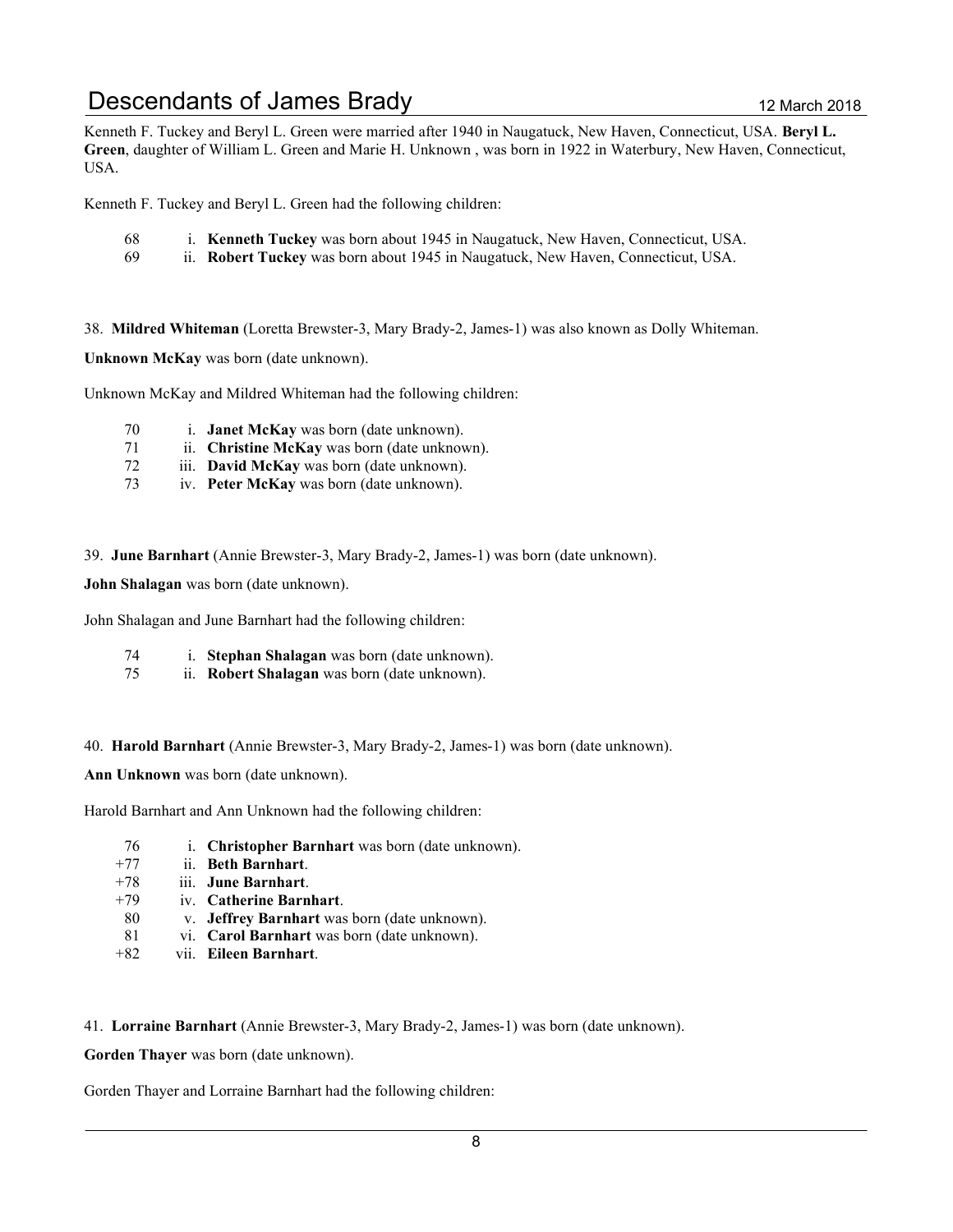- +83 i. Pamela Thayer.
- 84 ii. Gail Thayer was born (date unknown).
- +85 iii. Brenda Thayer.
- 42. Patricia Doran (Eleanor Brewster-3, Mary Brady-2, James-1) was born (date unknown).

Thomas Molcyk was born (date unknown).

Thomas Molcyk and Patricia Doran had the following children:

- 86 i. Michael Molcyk was born (date unknown).
- 87 ii. Keven Molcyk was born (date unknown).
- +88 iii. Kelly Molcyk.

43. Roberta Stein (Mary Brewster-3, Mary Brady-2, James-1) was born (date unknown).

2 sons, 2 daughters.Franklin Atwood was born (date unknown).

44. William Brewster (Joseph J.-3, Mary Brady-2, James-1) was born about 1945 in Prospect, New Haven, Connecticut, USA.

Patricia Unknown was born about 1945.

49. Elaine Ann Severson<sup>1</sup> (Lillian Rose Brodeur-3, Eliza Ann Brady-2, James-1) was born on 4 Sep 1945 in Naugatuck, New Haven, Connecticut, USA.<sup>1</sup>

Elaine Ann Severson and Michael Armand Messier were married on 28 Jan 1967 in Naugatuck, New Haven, Connecticut, USA.<sup>1</sup> Michael Armand Messier<sup>1–2</sup>, son of Armand Arthur Messier and Mary Louise Georgii, was born on 25 Jan 1945 in Southington, Hartford, Connecticut, USA.<sup>1</sup> He was born on 25 Jan 1945.<sup>1-2</sup> He was born on 25 Jan 1945 in Southington, Hartford, Connecticut, USA.

Michael Armand Messier and Elaine Ann Severson had the following children:

- +89 i. Dawn Elaine Messier, born 5 Apr 1968, Bellefonte, Centre, Pennsylvania; married Paul Andre Francisco Maestas, 6 Jul 1996, Santa Barbara, Santa Barbara, California.
	- 90 ii. Scott Michael Messier<sup>1</sup> was born on 28 Jun 1970 in Kirtland AFB, Albuquerque, Bernalillo, New Mexico.<sup>1</sup>

50. Shirley O'Neill (Evelyn F. Mulcahy-3, Theresa Brady-2, James-1) was born on 18 Dec 1928. Married, children.

Francis Accetura was born about 1928.

Francis Accetura and Shirley O'Neill had the following children:

91 i. Steven Accetura was born (date unknown).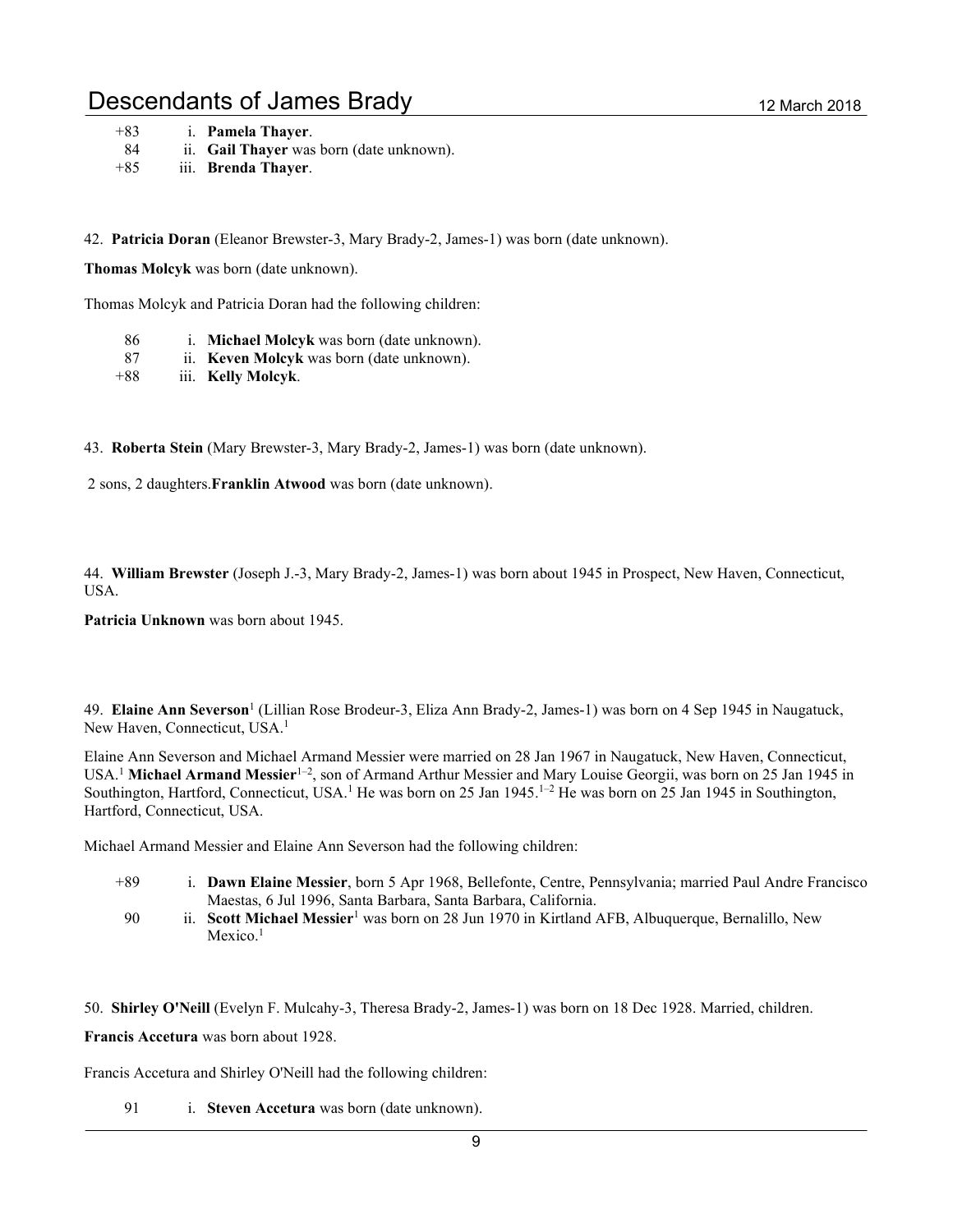+92 ii. Michael Accetura, born 3 Oct 1958; died Oct 1990.

- +93 iii. Gregory Accetura, born 9 Feb 1962.
- 94 iv. Paul Accetura was born on 19 Apr 1963.

51. Jean M. O'Neill (Evelyn F. Mulcahy-3, Theresa Brady-2, James-1) was born on 25 Nov 1938. She died on 11 Jan 2010 at the age of 71 in Waterbury, New Haven, Connecticut, USA.

Jean M. O'Neill and Arthur Leary were married in 1971 in Waterbury, New Haven, Connecticut, USA. Arthur Leary was born about 1938.

Arthur Leary and Jean M. O'Neill had the following child:

+95 i. Monica Leary, born abt 1972, Waterbury, New Haven, Connecticut, USA.

Jean M. O'Neill and Don Miller were married on 10 Jun 1957. Don Miller was born (date unknown).

Don Miller and Jean M. O'Neill had the following child:

+96 i. Monica Miller, born 8 May 1958.

54. Chloe Patricia Mulcahy (John Leo-3, Theresa Brady-2, James-1) was born on 28 Jan 1941. She died on 6 May 2003 at the age of 62 in Sarasota, Manatee, Florida, USA.

Chloe Patricia Mulcahy and Irvin M. Beal were married on 13 Sep 1964 in Naugatuck, New Haven, Connecticut, USA. Irvin M. Beal was born about 1940.

55. James Mulcahy (John Leo-3, Theresa Brady-2, James-1) was born after 1942.

Diane was born (date unknown).

56. Robert Mulcahy (Edward Irving-3, Theresa Brady-2, James-1) was born in Waterbury, New Haven, Connecticut, USA.

1 son, 2 daughters.Karen Unknown was born (date unknown).

Robert Mulcahy and Karen Unknown had the following children:

- 97 i. Loren Mulcahy was born (date unknown).
- 98 ii. Kisten Mulcahy was born (date unknown).
- 99 iii. Ryan Mulcahy was born (date unknown).

57. Carol Ann Mulcahy (Edward Irving-3, Theresa Brady-2, James-1) was born in Waterbury, New Haven, Connecticut, USA.

Unknown Bragg was born (date unknown).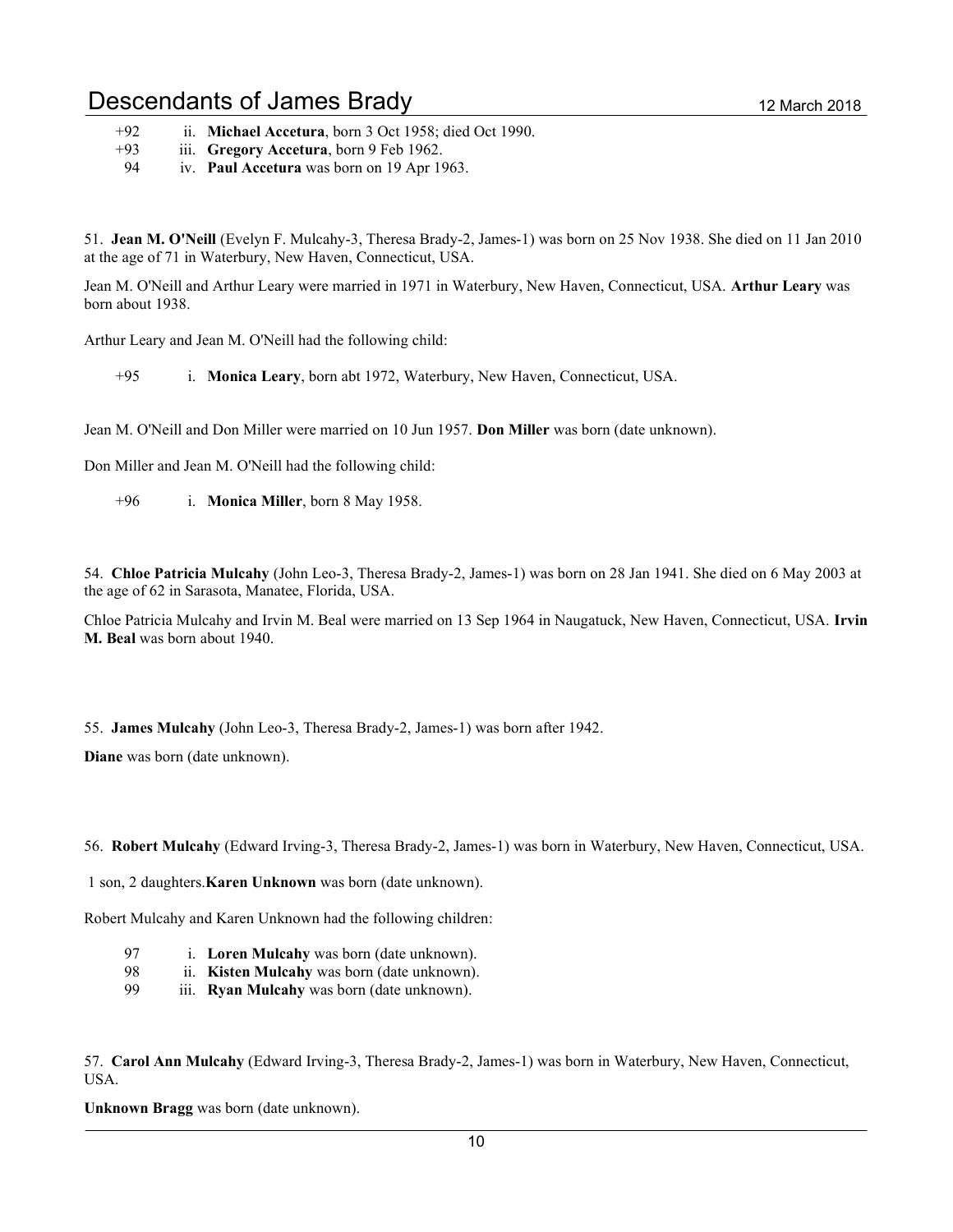59. Geraldine Mulcahy (Edward Irving-3, Theresa Brady-2, James-1) was born in Waterbury, New Haven, Connecticut, USA.

Craig Corbett was born (date unknown).

61. Edward Irving Mulcahy (Edward Irving-3, Theresa Brady-2, James-1) was born on 16 Mar 1948 in Waterbury, New Haven, Connecticut, USA. He died on 19 Mar 2009 at the age of 61 in Waterbury, New Haven, Connecticut, USA.

Edward Irving Mulcahy and Noreen DeNatale were married in 1972. 2 sons. Noreen DeNatale was born about 1948.

Edward Irving Mulcahy and Noreen DeNatale had the following children:

| 100          | i. Robert Alan Mulcahy was born about 1975 in Waterbury, New Haven, Connecticut, USA.                                                                                                                                                                                                                                                                       |
|--------------|-------------------------------------------------------------------------------------------------------------------------------------------------------------------------------------------------------------------------------------------------------------------------------------------------------------------------------------------------------------|
| $1 \wedge 1$ | $\mathcal{L}$ $\mathcal{L}$ $\mathcal{L}$ $\mathcal{L}$ $\mathcal{L}$ $\mathcal{L}$ $\mathcal{L}$ $\mathcal{L}$ $\mathcal{L}$ $\mathcal{L}$ $\mathcal{L}$ $\mathcal{L}$ $\mathcal{L}$ $\mathcal{L}$ $\mathcal{L}$ $\mathcal{L}$ $\mathcal{L}$ $\mathcal{L}$ $\mathcal{L}$ $\mathcal{L}$ $\mathcal{L}$ $\mathcal{L}$ $\mathcal{L}$ $\mathcal{L}$ $\mathcal{$ |

- +101 ii. Susan Mulcahy, born abt 1975, Waterbury, New Haven, Connecticut, USA.
- 102 iii. Keven Michael Mulcahy was born about 1975 in Waterbury, New Haven, Connecticut, USA.

#### Fifth Generation

63. Barbara Stein (Lillian Ruth Tuckey-4, Bridget R. Keating-3, Catherine Brady-2, James-1) was born in 1933 in Naugatuck, New Haven, Connecticut, USA.

Barbara Stein and Scott Bickford-Harding were married about 1953 in Naugatuck, New Haven, Connecticut, USA. Scott Bickford-Harding was born about 1930 in Connecticut, USA.

Scott Bickford-Harding and Barbara Stein had the following children:

- 103 i. Scott Bickford-Harding was born about 1955 in Connecticut, USA.<br>104 ii. Tamara Bickford-Harding was born about 1955 in Connecticut, US
- ii. Tamara Bickford-Harding was born about 1955 in Connecticut, USA.

77. Beth Barnhart (Harold-4, Annie Brewster-3, Mary Brady-2, James-1) was born (date unknown).

Steve Prance was born in England.

78. June Barnhart (Harold-4, Annie Brewster-3, Mary Brady-2, James-1) was born (date unknown).

Dave Chekas was born (date unknown).

Dave Chekas and June Barnhart had the following children:

- 105 i. Derrick Chekas was born (date unknown).
- 106 ii. Alyssa Chekas was born (date unknown).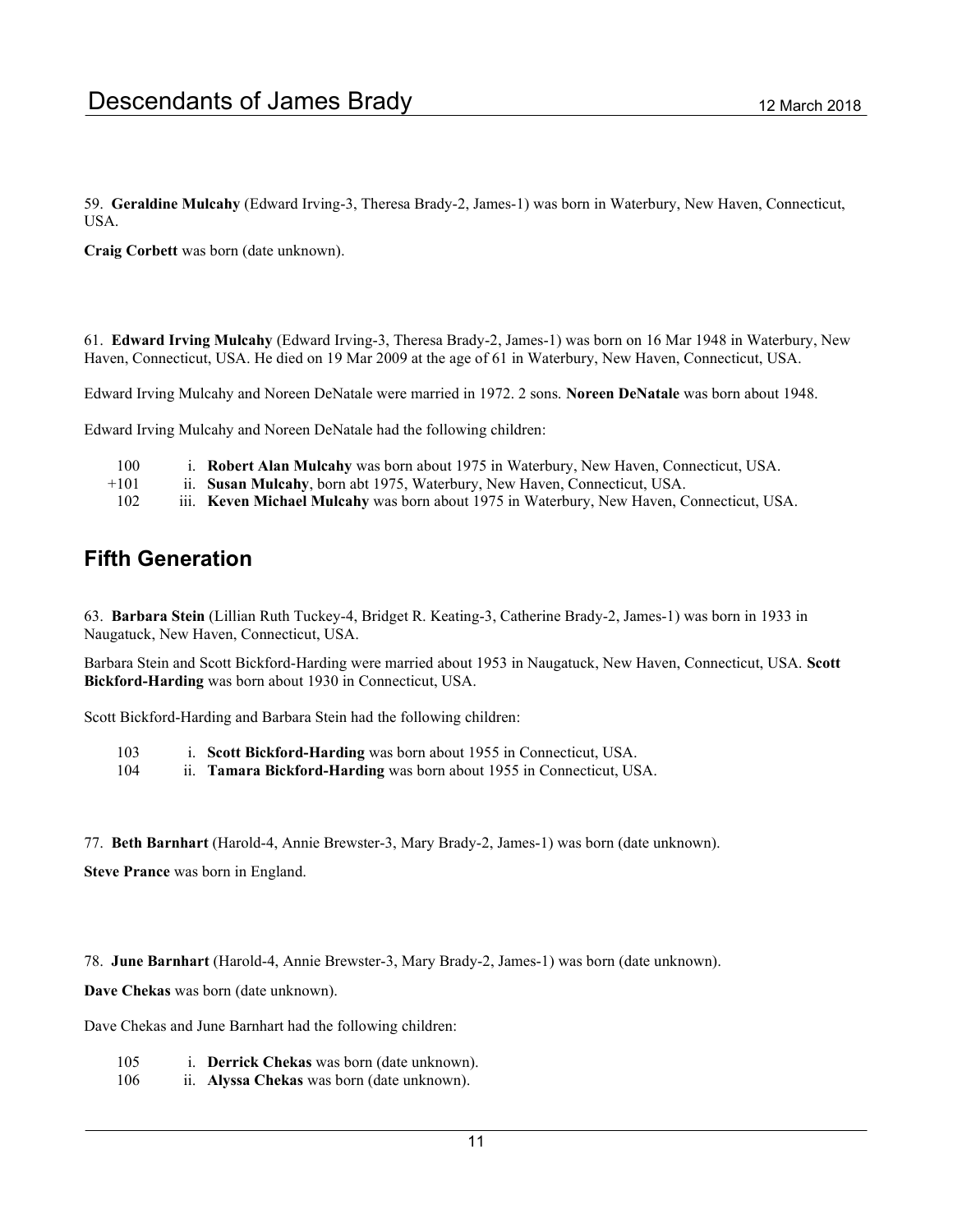79. Catherine Barnhart (Harold-4, Annie Brewster-3, Mary Brady-2, James-1) was born (date unknown).

Jack Disilva was born (date unknown).

Jack Disilva and Catherine Barnhart had the following children:

| 107 |  | i. Olivia Disilva was born (date unknown). |
|-----|--|--------------------------------------------|
|     |  |                                            |

108 ii. Josh Disilva was born (date unknown).

82. Eileen Barnhart (Harold-4, Annie Brewster-3, Mary Brady-2, James-1) was born (date unknown).

Mark Kurtz was born (date unknown).

Mark Kurtz and Eileen Barnhart had the following child:

109 i. Jordan Kurtz was born (date unknown).

83. Pamela Thayer (Lorraine Barnhart-4, Annie Brewster-3, Mary Brady-2, James-1) was born (date unknown).

Robert Lewis was born (date unknown).

Robert Lewis and Pamela Thayer had the following children:

- 110 i. **Michael Lewis** was born (date unknown).<br>111 ii. **Nicholas Lewis** was born (date unknown)
- ii. Nicholas Lewis was born (date unknown).

85. Brenda Thayer (Lorraine Barnhart-4, Annie Brewster-3, Mary Brady-2, James-1) was born (date unknown).

Andrew Burns was born (date unknown).

Andrew Burns and Brenda Thayer had the following children:

- 112 i. **Emily Burns** was born (date unknown).<br>113 ii. **Shannon Burns** was born (date unknow
- ii. Shannon Burns was born (date unknown).

88. Kelly Molcyk (Patricia Doran-4, Eleanor Brewster-3, Mary Brady-2, James-1) was born (date unknown).

5 children.Tim Cronin was born (date unknown).

89. Dawn Elaine Messier<sup>1</sup> (Elaine Ann Severson-4, Lillian Rose Brodeur-3, Eliza Ann Brady-2, James-1) was born on 5 Apr 1968 in Bellefonte, Centre, Pennsylvania.<sup>1</sup>

Dawn Elaine Messier and Paul Andre Francisco Maestas were married on 6 Jul 1996 in Santa Barbara, Santa Barbara, California. Paul Andre Francisco Maestas<sup>1</sup>, son of Francisco Ricardo Maestas and Marianne Barker, was born on 4 Oct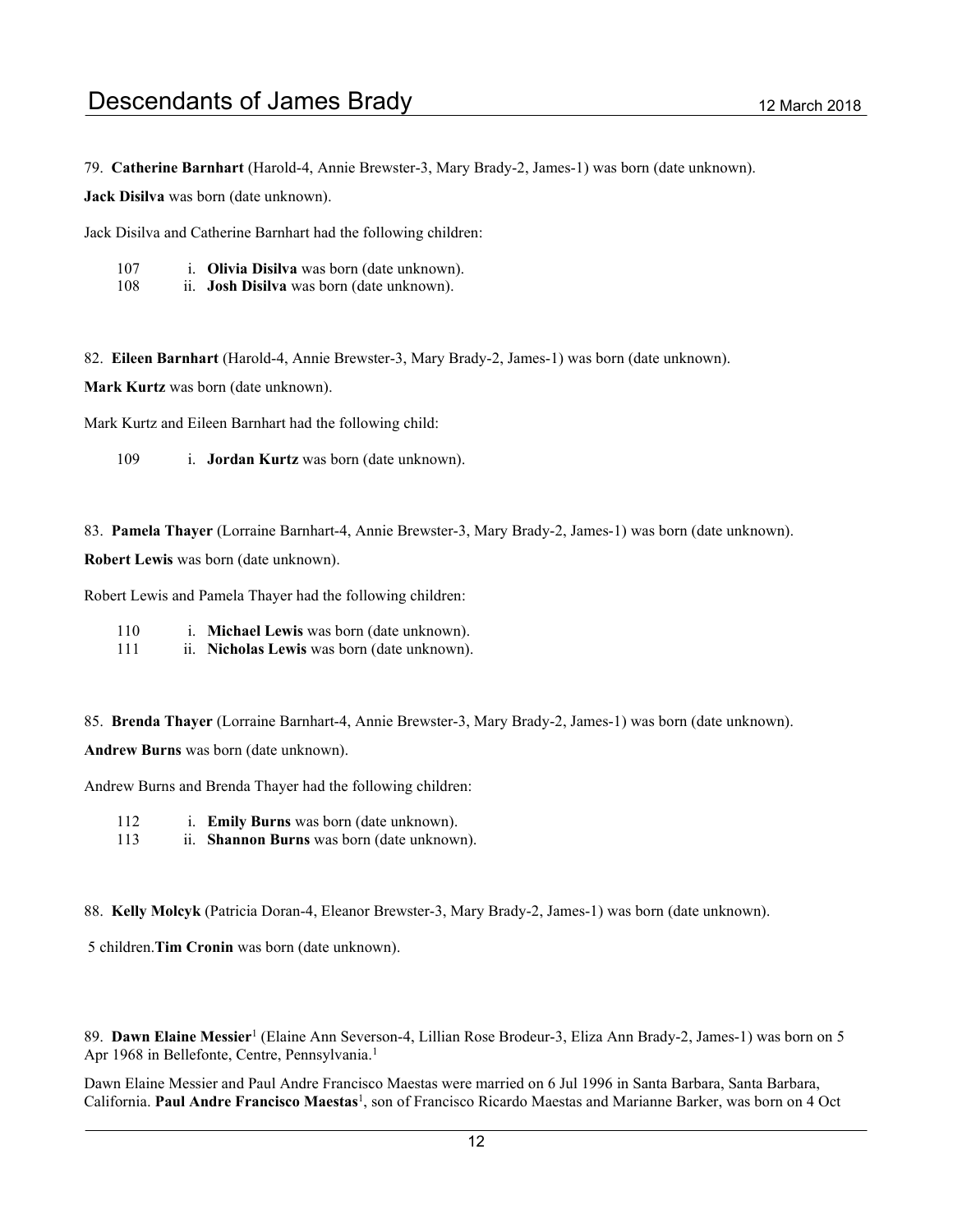1965 in Long Beach, Los Angeles, California, USA.<sup>1</sup>

Paul Andre Francisco Maestas and Dawn Elaine Messier had the following child:

114 i. Megan Andressa Maestas<sup>1</sup> was born on 28 Sep 2000 in Newport Beach, Orange, California.<sup>1</sup>

92. Michael Accetura (Shirley O'Neill-4, Evelyn F. Mulcahy-3, Theresa Brady-2, James-1) was born on 3 Oct 1958. He died in Oct 1990 at the age of 32.

Michael Accetura had the following children:

| 115 | i. Mickala Accetura was born (date unknown).   |
|-----|------------------------------------------------|
| 116 | ii. <b>John Accetura</b> was born in Jul 1990. |

93. Gregory Accetura (Shirley O'Neill-4, Evelyn F. Mulcahy-3, Theresa Brady-2, James-1) was born on 9 Feb 1962.

Lori was born (date unknown).

95. Monica Leary (Jean M. O'Neill-4, Evelyn F. Mulcahy-3, Theresa Brady-2, James-1) was born about 1972 in Waterbury, New Haven, Connecticut, USA.

David H. Bray was born about 1972.

David H. Bray and Monica Leary had the following child:

117 i. **David A. Bray** was born about 1995.

96. Monica Miller (Jean M. O'Neill-4, Evelyn F. Mulcahy-3, Theresa Brady-2, James-1) was born on 8 May 1958.

David Bray was born about 1955.

David Bray and Monica Miller had the following child:

118 i. David A. Bray was born on 12 Jun 1991.

101. Susan Mulcahy (Edward Irving-4, Edward Irving-3, Theresa Brady-2, James-1) was born about 1975 in Waterbury, New Haven, Connecticut, USA.

William Evans was born about 1975.

#### Preparer: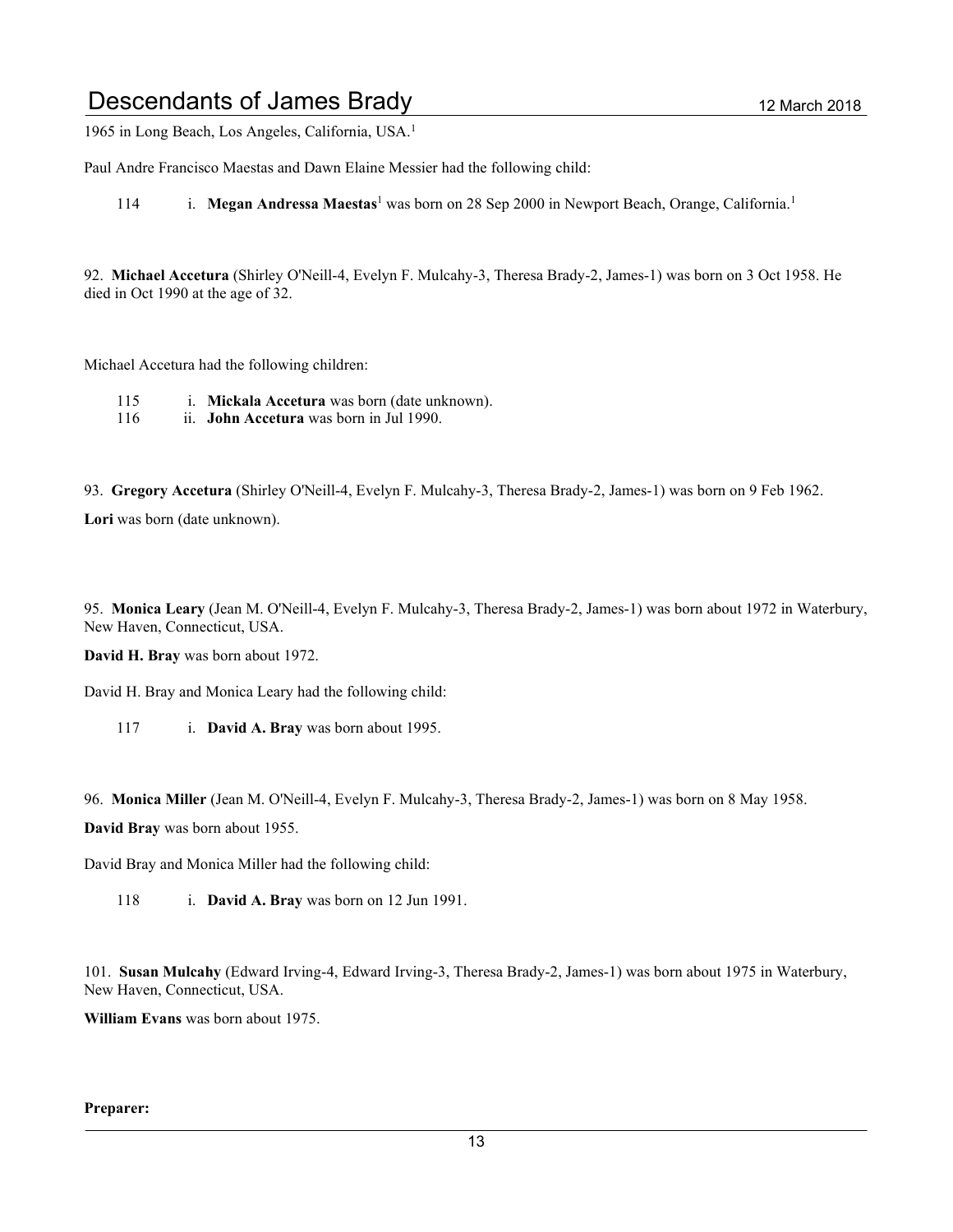Michael A. Messier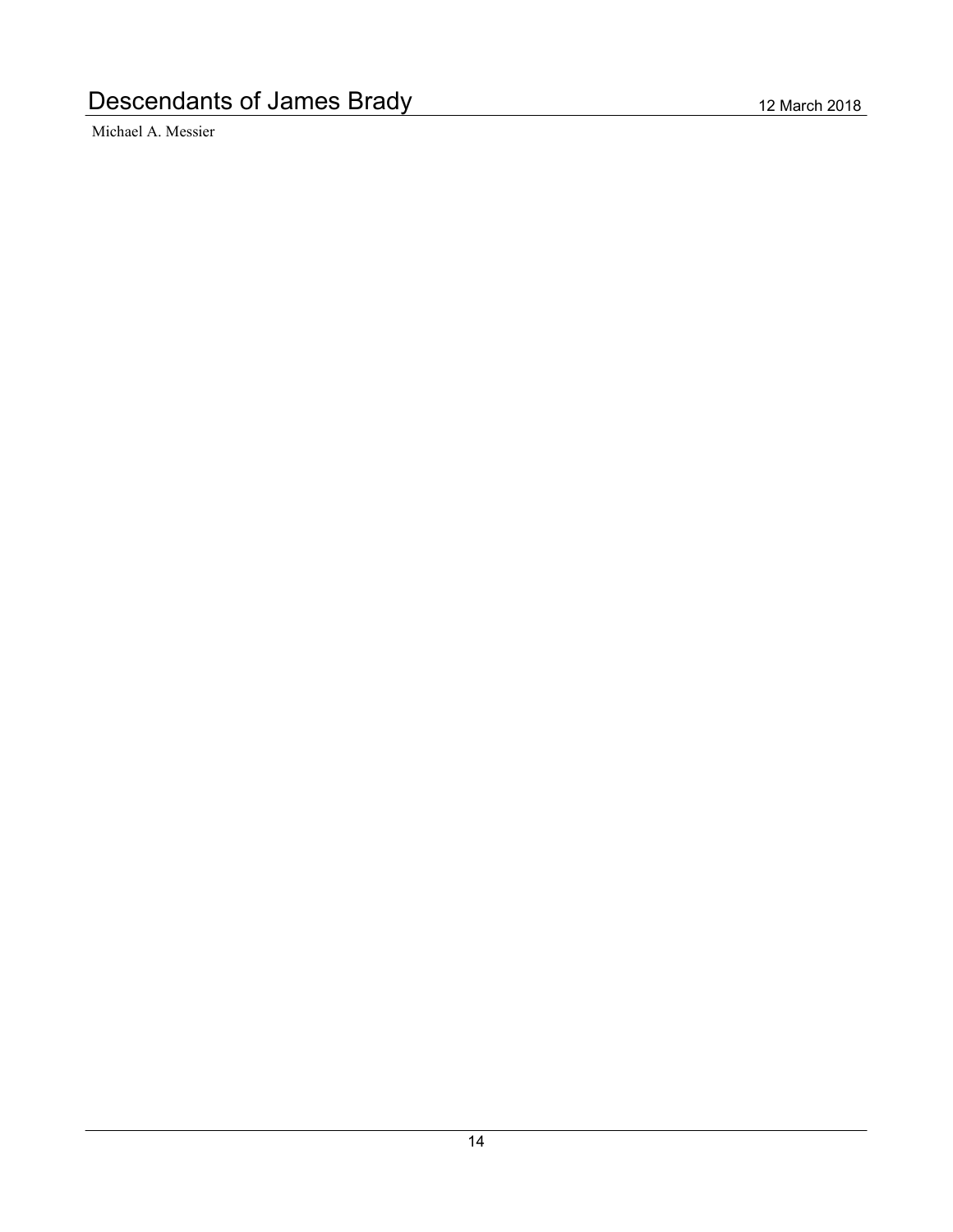# Endnotes 12 March 2018

- 1. Messier Family Tree.FTW.
- 2. Cote Family Tree.FTW.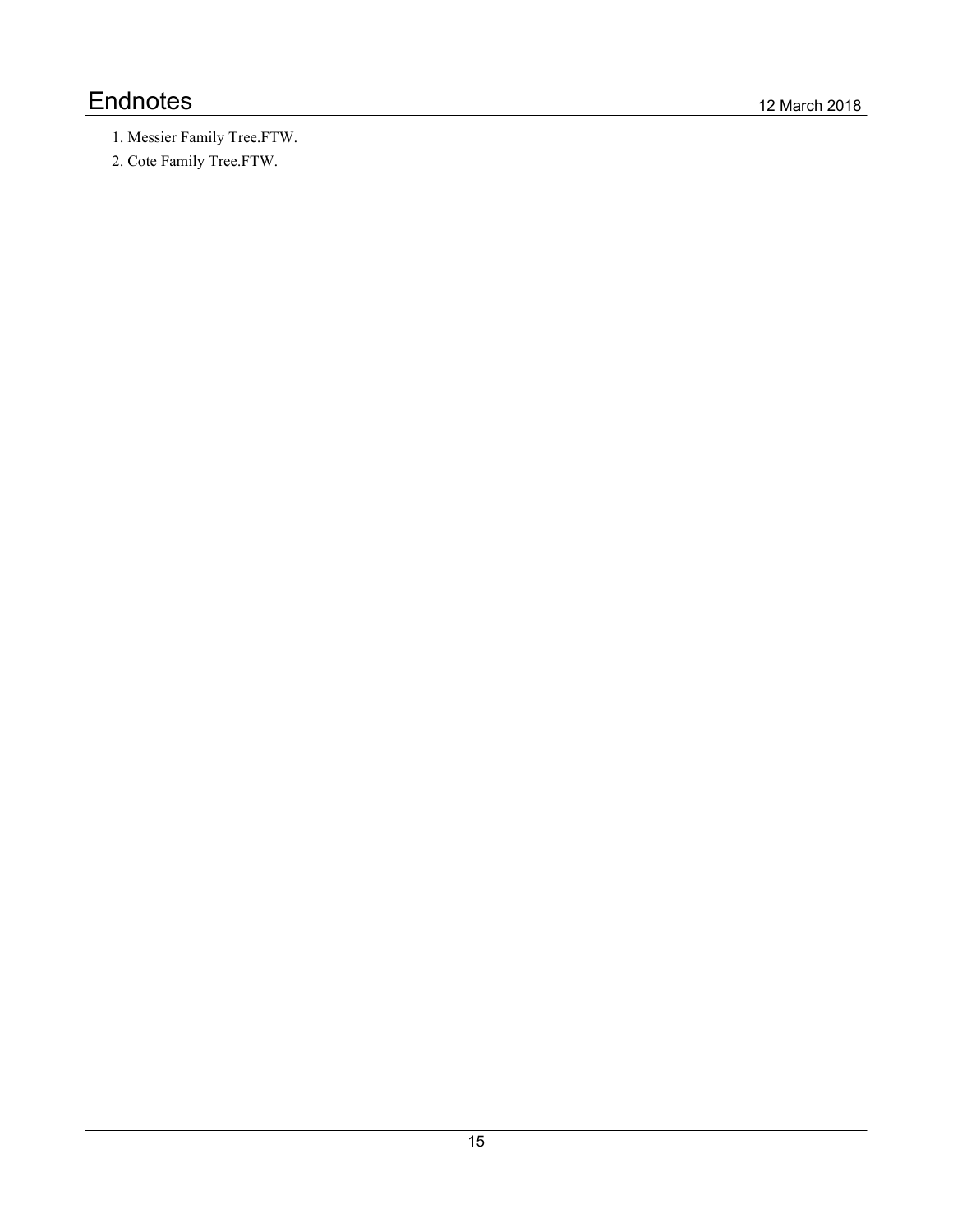#### Index of Names 12 March 2018

<NO SURNAME> Marie H. Unknown (b. 1904) . . . 8 ACCETURA Francis (b. 1928) . . . 9 Gregory (b.  $1962$ )  $\dots$  10, 13 John (b. 1990) . . . 13 Michael (b. 1958) . . . 10, 13 Mickala . . . 13 Paul (b. 1963) . . . 10 Steven . . . 9 ADAM-DIT-LARAMÉE Roseline (b. 1858) . . . 2 ATWOOD Franklin . . . 9 BARKER Marianne (b. 1928) . . . 12 BARNHART Beth  $\ldots$  8, 11 Carol . . . 8 Catherine  $\ldots$  8, 12 Christopher . . . 8 Eileen  $\ldots$  8, 12 Harold  $\ldots$  4.8 Herbert . . . 4 Jeffrey . . . 8 June . . . 4, 8, 11 Lorraine  $\ldots$  4, 8 BEAL Irvin M. (b. 1940) . . . 10 BICKFORD-HARDING Scott (b. 1930) . . . 11 Scott (b. 1955) . . . 11 Tamara (b. 1955) . . . 11 BRADY Annie E. (b. 1875)  $\dots$  1–2 Catherine (b. 1867) . . . 1 Eliza Ann (b. 1877)  $\dots$  1-2 James (b. 1842) . . . 1 James (b. 1880) . . . 1 Mary (b. 1873) . . . 1 Patrick (b. 1868) . . . 1 Theresa (b. 1884)  $\dots$  1, 3 BRAGG Unknown . . . 10 BRAY David (b. 1955) . . . 13 David A. (b. 1991) . . . 13 David A. (b. 1995) . . . 13 David H. (b. 1972) . . . 13 BREWSTER Annie (b. 1896) . . . 2, 4 Eleanor (b. 1902)  $\dots$  2, 4 George (b. 1911) . . . 2 Harold (b. 1909) . . . 2 Joseph J. (b. 1913)  $\dots$  2, 4

Lillian (b. 1899) . . . 2 Loretta (b. 1895)  $\dots$  2-3 Mary (b. 1907)  $\dots$  2, 4 Mildred M. (b. 1897)  $\dots$  2, 4 Nancy (b. 1945) . . . 5 Raymond F. (b. 1906) . . . 2 William (b. 1945) . . . 5, 9 William F. (b. 1845) . . . 2 William Havens (b. 1869) . . . 2 BRODEUR Alfred (b. 1882) . . . 2 Frederick James (b. 1914) . . . 3 John Hubert (b. 1856) . . . 2 Lillian Rose (b. 1913)  $\dots$  2, 5 BURNS Andrew . . . 12 Emily . . . 12 Shannon . . . 12 CARTER Ella (b. 1890) . . . 7 CHEKAS Alyssa . . . 11 Dave . . . 11 Derrick . . . 11 CORBETT Craig . . . 11 COWLES Charlotte (b. 1918) . . . 5 CRONIN Tim . . . 12 DENATALE Noreen (b. 1948) . . . 11 DIANE . . . 10 DISILVA Jack . . . 12 Josh . . . 12 Olivia . . . 12 DORAN John . . . 4 Patricia  $\ldots$  4, 9 EVANS William (b. 1975) . . . 13 FELLOWS Charles (b. 1890) . . . 7 Eleonor Patricia (b. 1913) . . . 7 FLEMING Della M. (b. 1887) . . . 6 GALLAGHER Carol R. (b. 1939) . . . 5 Charles Monfort (b. 1875) . . . 2 Edward J. (b. 1909)  $\dots$  2, 5 James (b. 1840) . . . 2 Joseph Leslie (b. 1913)  $\dots$  2, 5 Lesley A. (b. 1938) . . . 5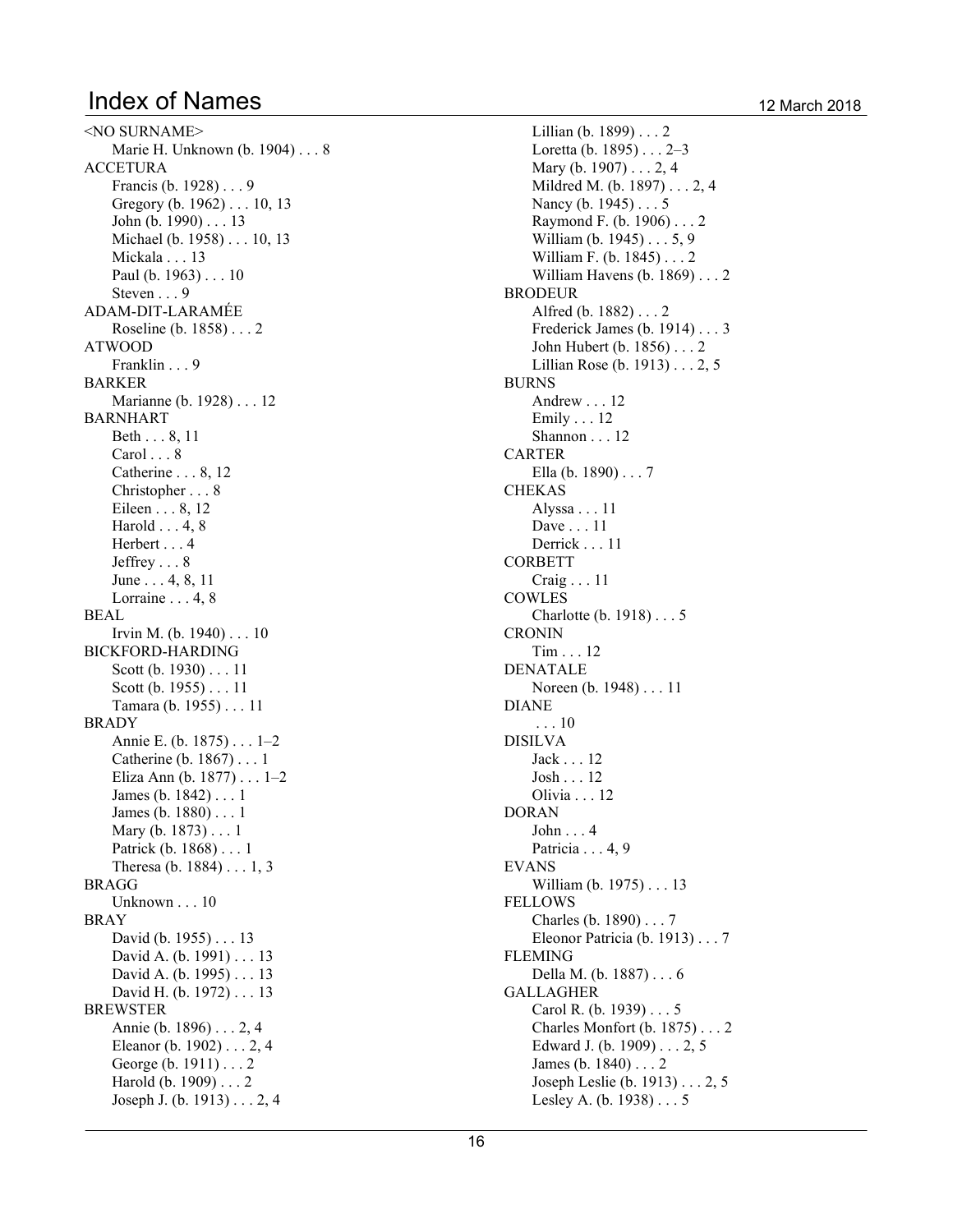#### Index of Names 12 March 2018

Lillian Catherine (b.  $1908$ ) . . . 2, 5 GEORGII Mary Louise (b. 1923) . . . 9 GRAVES Eugene Cleveland (b. 1885) . . . 6 Helen M. (b. 1912) . . . 6 GREEN Beryl L. (b. 1922) . . . 8 William L. (b. 1901) . . . 8 **HOTCHKISS** Josie Rebecca (b. 1885) . . . 5 **JOHANSDOTTER** Charlotta Elisabeth (b. 1879) . . . 5 KEATING Bridget R. (b. 1887) . . . 1, 3 Catherine (b. 1890) . . . 1 Francis (b. 1902) . . . 1 James (b. 1888) . . . 1 John (b. 1864) . . . 1 William (b. 1893) . . . 1 KELLY John (b. 1887) . . . 4 KIRVELAUTAE Helen (b. 1890) . . . 6 KURTZ Jordan . . . 12 Mark . . . 12 LEARY Arthur (b. 1938) . . . 10 Monica (b. 1972) . . . 10, 13 LEWIS Michael . . . 12 Nicholas . . . 12 Robert . . . 12 LORI . . . 13 MAESTAS Francisco Ricardo (b. 1937) . . . 12 Megan Andressa (b. 2000) . . . 13 Paul Andre Francisco (b. 1965) . . . 12 MCGUIRE Lawrence (b. 1825) . . . 1 Mary (b. 1847) . . . 1 MCKAY Christine . . . 8 David . . . 8 Janet . . . 8 Peter . . . 8 Unknown . . . 8 MESSIER Armand Arthur (b. 1922) . . . 9 Dawn Elaine (b. 1968) . . . 9, 12 Michael Armand (b. 1945) . . . 9 Scott Michael (b. 1970) . . . 9 MILLER

Betty . . . 5 Don . . . 10 Monica (b. 1958) . . . 10, 13 MOLCYK Kelly  $\ldots$  9, 12 Keven . . . 9 Michael . . . 9 Thomas . . . 9 MULCAHY Barbara . . . 7 Barbara Jean . . . 7 Carol Ann . . . 7, 10 Chloe Patricia (b. 1941) . . . 6, 10 David E. (b. 1939) . . . 6 Edward Irving  $(b. 1919) \ldots 3, 6$ Edward Irving  $(b. 1948) \ldots 7, 11$ Evelyn F. (b. 1903)  $\dots$  3, 6 Genevieve (b. 1906) . . . 3 Geraldine  $\ldots$  7, 11 James (b. 1942)  $\dots$  6, 10 John (b. 1844) . . . 3 John Francis (b. 1937) . . . 6 John Leo (b. 1916)  $\dots$  3, 6 Joseph Frederick (b. 1904)  $\ldots$  3, 6 Joseph Sebastine (b. 1884) . . . 3 Keven Michael (b. 1975) . . . 11 Kisten . . . 10 Loren . . . 10 Lori . . . 7 Robert . . . 7, 10 Robert Alan (b. 1975) . . . 11 Ryan . . . 10 Susan (b. 1975)  $\dots$  11, 13 NARDINA Maria (b. 1881) . . . 6 NOBLE Ellsworth Samuel (b. 1907) . . . 5 Frank Noyes (b. 1885) . . . 5 O'NEILL Eugene T. (b. 1902) . . . 6 Jean M. (b. 1938)  $\dots$  6, 10 Shirley (b.  $1928$ )  $...$  6, 9 PLECKAITIS Helen Mary (b. 1916) . . . 6 William (b. 1890) . . . 6 PRANCE Steve . . . 11 SEVERINSSON Gustav Adolf (b. 1882) . . . 5 SEVERSON Arvid Gustav (b. 1909) . . . 5 Elaine Ann (b. 1945)  $\dots$  5, 9 SHALAGAN John . . . 8 Robert . . . 8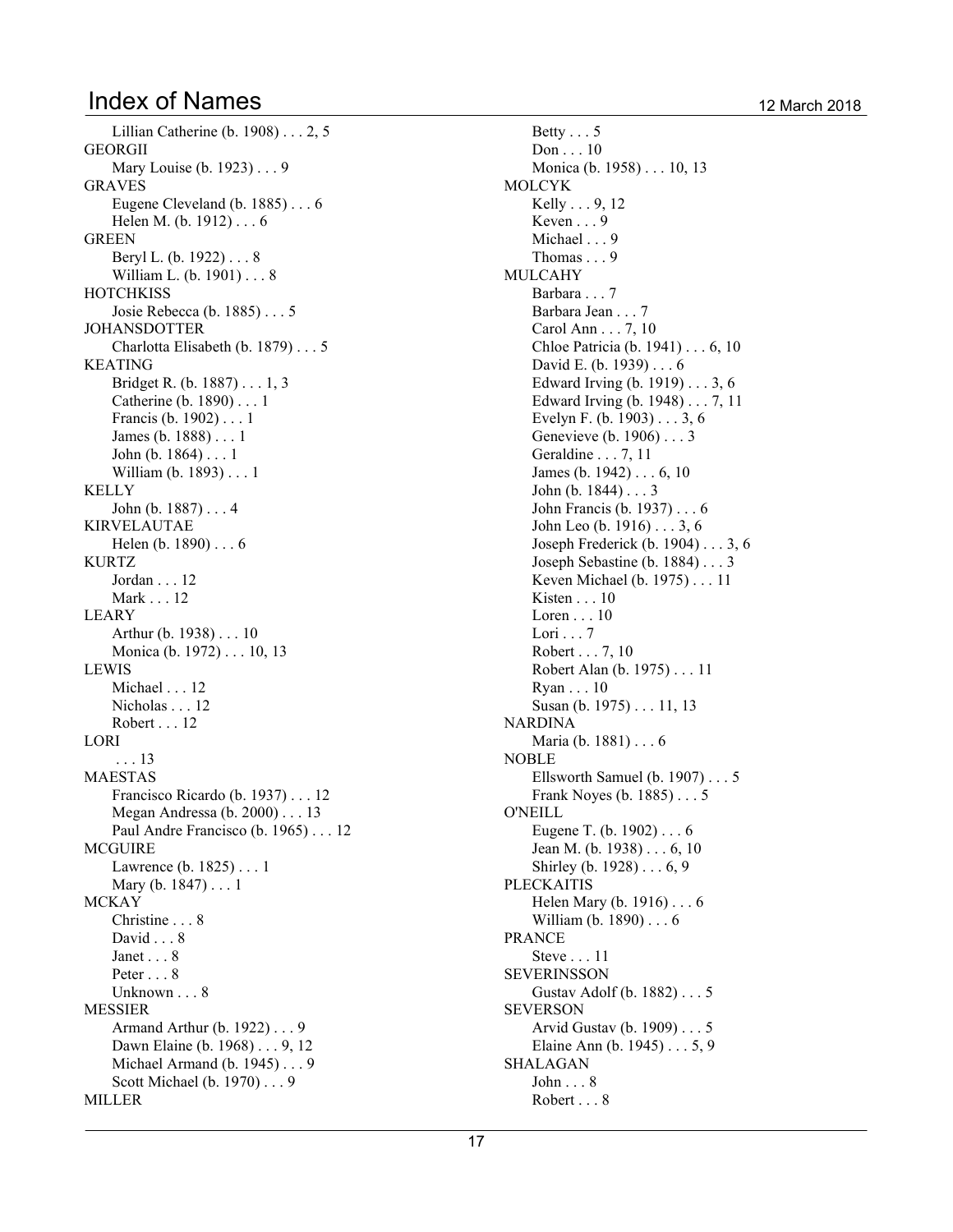# Index of Names 12 March 2018

Stephan . . . 8 **STEIN** Anton (b. 1870) . . . 7 Barbara (b. 1933) . . . 7, 11 John (b. 1940) . . . 7 John Thomas (b. 1910) . . . 7 Roberta . . . 4, 9 Unknown . . . 4 STIKLUS Agnes (b. 1908) . . . 4 Frank (b. 1873) . . . 4 THAYER Brenda . . . 9, 12 Gail  $\ldots$  9 Gorden . . . 8 Pamela . . . 9, 12 TOHER Catherine (b. 1825) . . . 1 TUCKEY Dorothy (b. 1939) . . . 7 Kenneth (b. 1945) . . . 8 Kenneth F. (b. 1917)  $\dots$  3, 7 Lillian Ruth (b. 1912)  $\ldots$  3, 7 Mary F. (b. 1908) . . . 3 Richard F. (b. 1888) . . . 3

Richard James (b. 1837) . . . 7 Richard James (b. 1911) . . . 3, 7 Robert (b. 1945) . . . 8 Shirley (b. 1935) . . . 7 Unknown (b. 1845) . . . 3 UNKNOWN Alberta (b. 1916) . . . 5 Almira (b. 1852) . . . 2 Ann . . . 8 Ann (b. 1920) . . . 7 Catherine (b. 1840) . . . 2 Elizabeth (b. 1848) . . . 3 Karen . . . 10 Madlyn Cecilia (b. 1908) . . . 6 Mae H. (b. 1920) . . . 5 Mathilda A. (b. 1882) . . . 4 Patricia (b. 1945) . . . 9 Pauline (b. 1878) . . . 7 Sarah (b. 1846) . . . 3 WHITEMAN Mildred  $\ldots$  4, 8 Seth . . . 3 ZIPOLI Elvira (b. 1920) . . . 6 Thomas (b. 1883) . . . 6